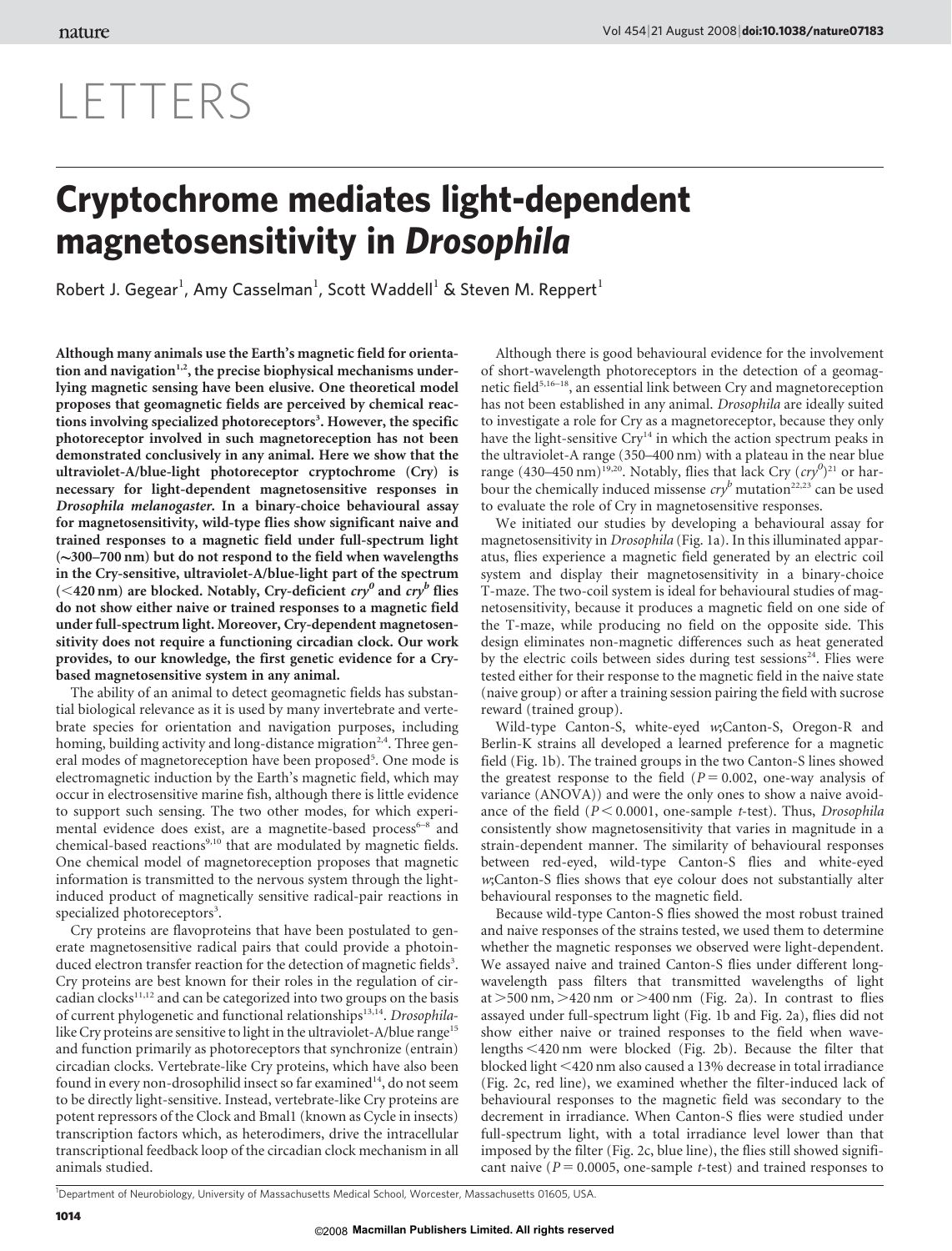the magnetic field (Fig. 2d). Thus, the filter-induced loss of behavioural responses to the magnetic field is due to the loss of shortwavelength light.

Behavioural responses to the magnet were partially restored when 400–420 nm light was included (Fig. 2b), which is consistent with the action spectrum of *Drosophila* Cry tailing into the near blue<sup>19</sup>, and, as expected, the trained response was weaker than that under full-spectrum light (full spectrum versus  $>400$  nm,  $P < 0.001$ , Student's t-test). This wavelength-dependent effect of the magnetic field on behaviour suggests that Drosophila has a photoreceptor-based magnetosensitive system. Moreover, because the response to the magnetic field requires ultraviolet-A/blue light  $(<$  420 nm; Fig. 2e), these







Figure 2 <sup>|</sup> Short-wavelength light is required for magnetosensitivity in Canton-S flies. a, Irradiance curves for different light conditions. Light measurements were taken inside the training and test tube. Dashed lines denote cutoff points of the blocking filters. b, Wavelength-dependence of the magnetic response. Bars show the preference index of the naive (white) or trained (black) groups. Full-spectrum data are from Fig. 1b. Numbers represent the groups tested.  $\ast$ ,  $P < 0.05$ ;  $\ast\ast\ast\ast$ ,  $P < 0.0001$ . c, Irradiance curves depicting full-spectrum light (black line), light >420 nm (red line) and full-spectrum light with reduced total irradiance (full spectrum, low intensity; blue line). d, Canton-S flies still elicited significant responses to the magnetic field under full-spectrum, low intensity light. \*\*\*\*,  $P < 0.0001$ . e, Irradiance values from 300–420 nm. Data are expanded scale from fullspectrum pattern in a. The irradiance values in ultraviolet-A/blue light in our studies (300–420 nm) are in line with those reported for Drosophila Cry function using other biological responses<sup>19,20</sup>; that is, a range of  $10^{11}$  to  $10^{12}$ photons  $s^{-1}$  cm<sup>-2</sup> nm<sup>-1</sup>. Values from **b** and **d** are mean  $\pm$  s.e.m.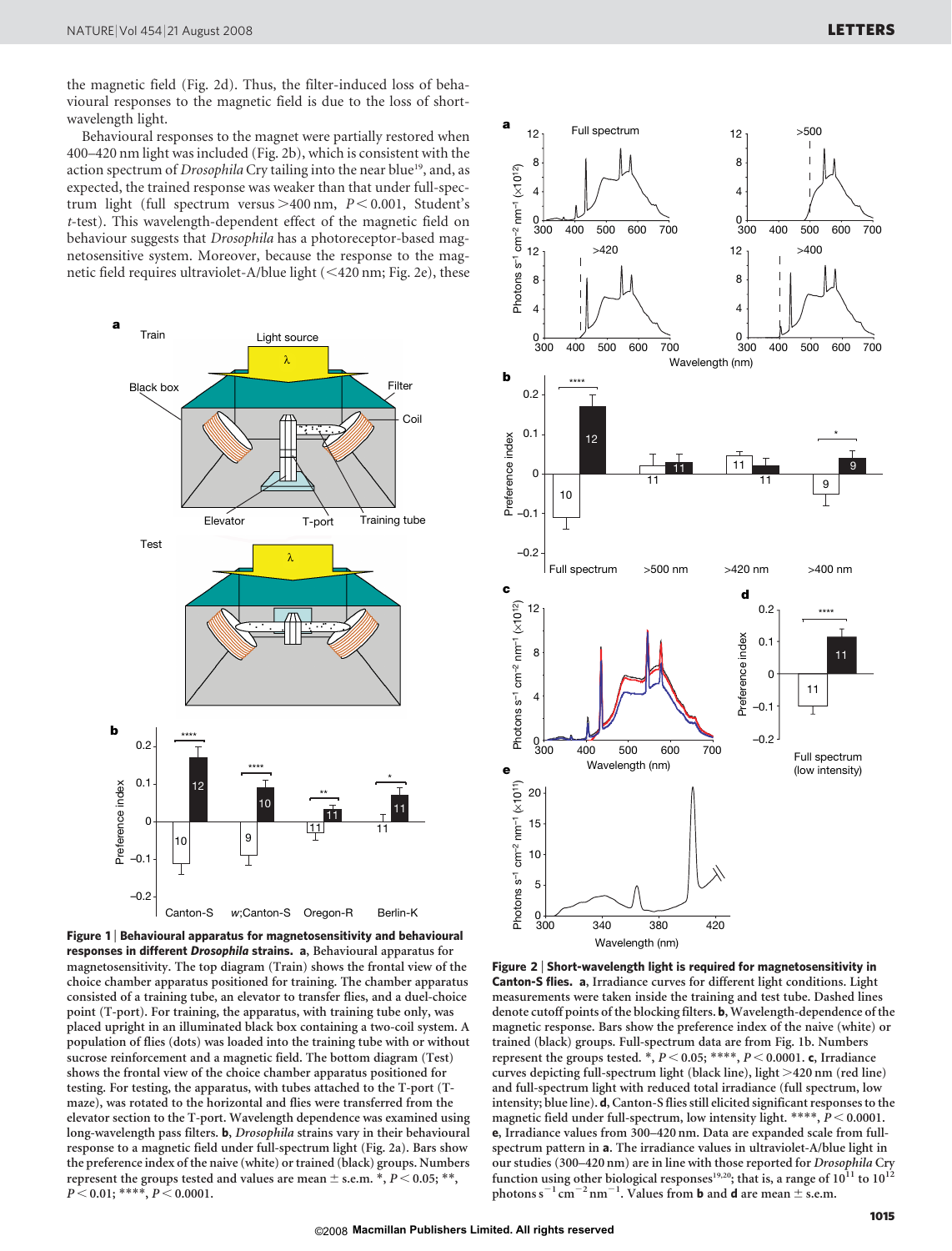data are consistent with the hypothesis that Cry can function as a magnetoreceptor in Drosophila.

We next used Cry-deficient  $\frac{c}{y}$  mutant flies to examine directly whether Cry is required for magnetosensitive behaviour. We tested two of the newly generated  $\langle cxy^{\delta} \rangle$  fly lines, because, in  $\langle cxy^{\delta} \rangle$  flies, the entire *cry* coding sequence has been replaced with mini-*white*<sup>+</sup> by homologous recombination, ensuring that, unlike in the more commonly used point-mutant  $\frac{c}{y}$  flies, there is no possibility of residual Cry activity<sup>21</sup>. In addition, the three cry<sup>0</sup> fly lines (from cry<sup>01</sup> to cry<sup>03</sup>) were backcrossed independently into a  $w^{1118}$  background<sup>21</sup>. Thus, we were able to use the appropriate  $w^{1118}$  control flies to test the contribution of the cry gene in magnetosensitive behaviour.

Control  $w^{1118}$  flies showed a clear naive preference for, rather than avoidance of, the magnetic field (Fig. 3a). The difference in the direction of the naive response to the magnetic field between Canton-S flies and the  $w^{1118}$  line re-emphasizes the importance of controlling for genetic background in studies of magnetosensitivity in flies. Nonetheless, like Canton-S flies, the naive response of  $w^{1118}$  flies to the magnetic field was light dependent; the naive preference for the magnetic field was abolished in the absence of ultraviolet-A/blue light  $(<$ 420 nm; Fig. 3a).

Homozygous  $\frac{c}{y}$ <sup>02</sup> flies lacking Cry did not show a naive response to the magnet under full-spectrum light, in contrast to the significant naive responses manifested by both  $w^{1118}$  and heterozygous  $cry^{02}/+$ flies (Fig. 3b). Training control  $w^{1118}$  flies to prefer the magnetic field under full-spectrum light significantly enhanced their naive preference for the field (Fig. 3c). In contrast, homozygous  $crv^{01}$  flies did not show either a naive preference for the field (like  $cry^{02}$  flies) or an enhanced preference for the field after training (Fig. 3c). The loss of the response to the magnetic field in the Cry-deficient flies resembled the behaviour when  $w^{1118}$  flies were deprived of ultraviolet-A/blue light (Fig. 3a), which is consistent with Cry being the relevant light sensor. These data using two cry null strains strongly suggest that both naive and trained responses to the magnetic field in Drosophila require Cry function.

The Cry-defective  $\frac{cry^b}{r}$  mutant flies are also unable to respond to the magnetic field; the  $cry^b$  mutation renders  $Cry^B$  essentially nonfunctional<sup>22,23</sup>. Because the genetic background of  $cry^b$  mutant flies is not well defined, we compared behavioural responses to the magnetic field between homozygous  $\exp^b$  flies and heterozygous  $\exp^b$ /Canton-S flies. Whereas homozygous  $cry^b$  flies did not show either naive or trained responses to the magnetic field under full-spectrum light, heterozygous cry<sup>b</sup>/Canton-S flies showed significant naive  $(P = 0.0004$ , one-sample t-test) and trained responses (Fig. 3d); the trained response in the heterozygotes was less than that of wild-type Canton-S flies (Fig. 1b) and probably results from differences in genetic background.

To rule out non-cry mutations as the reason for the lack of magnetic responses in  $cry^b$  mutants, we showed that the  $cry^b$  mutation fails to complement the  $\frac{cry^{01}}{m}$  null mutation. Transheterozygous  $\frac{cry^{b}}{m}$  $cry^{01}$  flies did not show significant naive or trained responses to the magnet, whereas heterozygous  $\frac{cry^{01}}{Carnton-S}$  and  $\frac{cry^{b}}{Carnton-S}$ flies did (naive response,  $P = 0.006$ , one-sample t-test; Fig. 3d). Taken together, these data indicate that the cry locus is necessary for light-dependent magnetosensitivity in Drosophila. Furthermore, the lack of a trained response in both  $\frac{c}{y}$  and  $\frac{c}{y}$  mutant flies is consistent with Cry being an essential component of the magnetosensitive sensory input pathway and perhaps the magnetoreceptor itself.

Because light-activated Cry interacts with the critical circadian clock protein Timeless to reset the circadian clock mechanism<sup>25</sup>, we examined whether an intact circadian system is necessary for the Crydependent magnetosensitive responses in wild-type Canton-S flies. Circadian arrhythmicity was induced by constant light, which disrupts circadian clock function in Cry-containing cells by causing the constant degradation of not only Cry but also Timeless and then Period<sup>25</sup>. We subsequently tested behavioural responses to the

magnetic field after at least 5 days in constant light when the flies were shown to express arrhythmic locomotor behaviour (Fig. 4a), to have disrupted Period abundance rhythms (Fig. 4b), and to express constantly low levels of Cry (Fig. 4c). Notably, these arrhythmic flies continued to show significant naive ( $P = 0.004$ , one-sample t-test)





**Figure 3 | Drosophila Cry mediates magnetosensitivity.**<br>**a**, Magnetosensitivity in w<sup>1118</sup> flies depends on ultraviolet-A/blue light. Bars show preference index values for naive responses under full-spectrum light and light  $>500$  nm and  $>420$  nm. Numbers represent the groups tested. \*\*\*\*,  $P < 0.0001$ . b, Naive response to a magnetic field is impaired in Crydeficient  $\frac{cry^{02}}{1}$  flies, but not in  $\frac{cry^{02}}{1}$  flies. Bars show preference index values for naive responses. \*\*,  $P < 0.01$ ; \*\*\*,  $P < 0.001$ . c, Naive and trained responses to a magnetic field are impaired in Cry-deficient  $cry^{01}$  flies. Bars are preference index values for naive (white) and trained (black) groups. \*,  $P < 0.05$ . d, Naive and trained responses to a magnetic field are impaired in homozygous  $\frac{c}{y}$  and transheterozygous  $\frac{c}{y}$   $\frac{c}{y}$  flies. Bars show preference index values for naive (white) or trained (black) groups. C-S, Canton-S. \*,  $P < 0.05$ ; \*\*\*\*,  $P < 0.0001$ . Values from a–d are mean  $\pm$  s.e.m.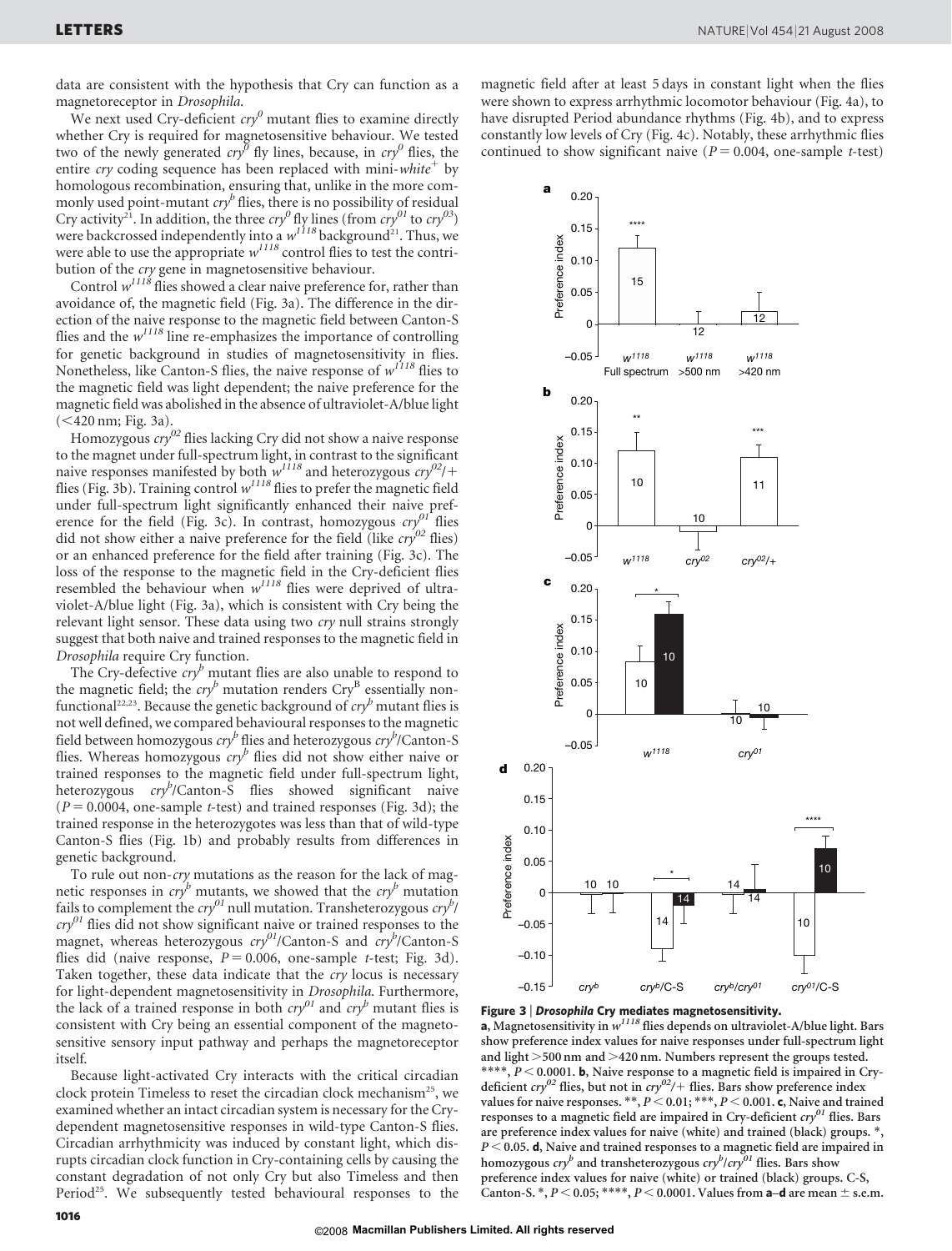

Figure 4 <sup>|</sup> Constant light disrupts circadian function but not Cry-mediated magnetosensitivity in Canton-S flies. a, Mean activity records in 12 h light:12 h dark lighting cycle (LD; top) or constant light (LL; bottom) in double-plotted format ( $n = 62$  for each group). The lighting conditions were identical to those used for housing flies tested for responses to magnet; light<br>irradiance, 1.5 × 10<sup>15</sup> photons s $^{-1}$  cm $^{-2}$  nm $^{-1}$ . For the light-dark cycle, 94% expressed circadian rhythms when released in constant darkness (period,  $24.6 \pm 0.03$  h). All the constant-light flies were arrhythmic. **b**, Temporal profiles of Period (Per) in heads. Protein abundance was rhythmic in the

and trained responses to the magnetic field (Fig. 4d). Thus, the continuous activation of Cry by light does not disrupt its ability to sense the magnet, and an intact circadian system is not required for the magnetoreception mechanism to operate.

There are two other published reports of magnetosensitivity in adult Drosophila<sup>26,27</sup>. One describes behavioural evidence that male wild-type Oregon-R flies show a light-dependent magnetic compass response in a radial maze whereas female flies did not respond to the magnet<sup>27</sup>. Additionally, male flies responded in opposite directions when tested under either 365 nm or 500 nm light. In our studies, both male and female flies showed a magnetic response. Regardless of experimental differences, both the previous study<sup>27</sup> and ours demonstrate that fruitflies can respond to a magnetic field in a wavelength-dependent manner.

Our results extend substantially the presence of a light-dependent magnetic sense in Drosophila by showing the necessity of Cry. We cannot distinguish unequivocally whether fly Cry functions as the actual magnetoreceptor or whether it is an essential component downstream of the receptor. Cry is necessary for both the naive and trained responses to the magnetic field, consistent with the notion that Cry is in the input pathway of magnetic sensing. In addition, the continued behavioural responses to the magnet in constant light, in which the known Cry signalling components are being constantly degraded and the circadian clock is rendered non-functional, is also consistent with an input function. The most compelling evidence supporting a magnetoreceptor role for Cry is that the Crydependent behavioural responses to the magnetic field require ultraviolet-A/blue light, which matches the action spectrum of Drosophila  $Cry^{19,20}$ .



light-dark cycle ( $P < 0.01$ , one-way ANOVA), but not in constant light. Head extracts were analysed by western blot<sup>30</sup> and normalized against  $\alpha$ -tubulin. Values are mean  $\pm$  s.e.m. from three sets of heads. c, Cry abundance is decreased in LL. Values are mean  $\pm$  s.e.m. from three sets of heads collected over 24 h in the light-dark cycle or in constant light. Right, western blot probed for Cry<sup>30</sup> showing presence (arrow) in the light-dark cycle or in constant light in Canton-S (C-S) heads, and absence in  $\text{cry}^{01}$ heads. d, Flies in constant light elicit behavioural responses to the magnetic field. Values are mean  $\pm$  s.e.m. \*\*\*\*,  $P$   $\!<$  0.0001.

Our behavioural assay for magnetosensitivity does not at present have a pure directional component, and therefore it is difficult to relate our findings directly to the use of geomagnetic fields for animal orientation and navigation. Nevertheless, it is probable that the response we have identified is the prototype for the involvement of Cry in chemical-based magnetic sensing. Thus, our findings open new avenues of investigation into the cellular and molecular basis of chemical-based magnetic sensing in animals. The powerful genetics of Drosophila will facilitate an understanding of the precise mechanism of action of Cry in magnetosensitivity, such as the actual involvement of magnetosensitive radical pairs produced by photoinduced electron transfer reactions<sup>28</sup>. Our data further show that the biological functions of Drosophila Cry extend beyond those in circadian clocks.

### METHODS SUMMARY

Fly stocks were raised on standard cornmeal/agar medium at  $25^{\circ}$ C and 60% relative humidity under a 12 h light:12 h dark lighting cycle. The  $w^{I118};\!;cry^0$  flies (from  $\frac{c}{y}$  to  $\frac{c}{y}$ ) were a gift from J. C. Hall and are described in ref. 21. The  $w^{1118}$  stock used in our experiments was the same stock used to create  $w^{1118}$ ;;cry<sup>0</sup> flies<sup>21</sup>. The cry<sup>b</sup> line was a gift from P. Emery<sup>22</sup>. Our choice apparatus was based on the olfactory conditioning apparatus as described <sup>29</sup>. Our two-coil system was based on the double-wrapped coil system described previously<sup>24</sup>. We adjusted the current flowing through the coils so that the magnetic field intensity was no more than  $5 G$  in any area along the tube. Coils were positioned  $45^\circ$  to the horizontal for experiments involving Canton-S, w;Canton-S, Berlin-K and Oregon-R flies. Coils were positioned parallel to the horizontal for all other experiments, because it produced a more robust response and eliminated a polar gradient; that is, there was no horizontal magnetic gradient, as the field was perpendicular to the T-port tubes. To assess the magnetoresponse of flies, we used a simple choice paradigm. Flies were placed in a glass vial containing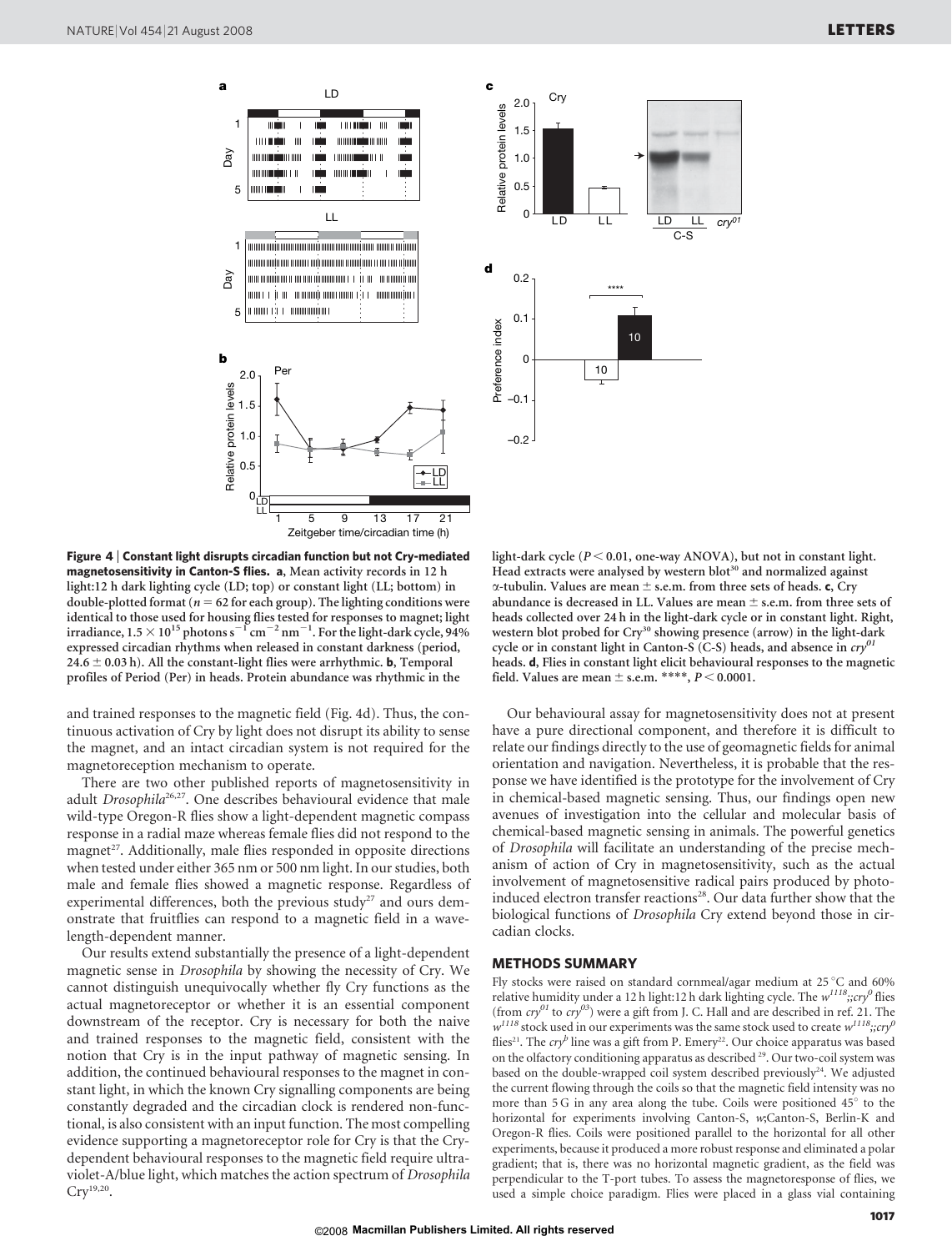moistened Whatman paper and starved for 22 h before training. All experiments were performed between 8:00 and 12:00 EST. For each population of flies tested (100–150 flies per group), we calculated a preference index value on the basis of the equation:  $(P_M - 0.5)/[(P_M + 0.5) - (2P_M \times 0.5)]$ , in which  $P_M$  is the proportion of flies on the magnetic field side of the T-port. To test whether flies responded to the experimental magnetic field, we used either a Student's t-test to compare preference index values between trained and naive groups or a onesample t-test to compare preference index values to zero (that is, preference index values expected with no response to the magnetic field).

Full Methods and any associated references are available in the online version of the paper at<www.nature.com/nature>.

#### Received 25 February; accepted 19 June 2008. Published online 20 July 2008.

- 1. Lohmann, K. J., Lohmann, C. M. F. & Putman, N. F. Magnetic maps in animals: nature's GPS. J. Exp. Biol. 210, 3697–3705 (2007).
- 2. Wiltschko, W. & Wiltschko, R. Magnetic orientation and magnetoreception in birds and other animals. J. Comp. Physiol. A Neuroethol. Sens. Neural Behav. Physiol. 191, 675–693 (2005).
- 3. Ritz, T., Adem, S. & Schulten, K. A model for photoreceptor-based
- magnetoreception in birds. Biophys. J. 78, 707–718 (2000).
- 4. Luschi, P. et al. Marine turtles use geomagnetic cues during open-sea homing. Curr. Biol. 17, 126–133 (2007).
- 5. Johnsen, S. & Lohmann, K. J. The physics and neurobiology of magnetoreception. Nature Rev. Neurosci. 6, 703–712 (2005).
- Kirschvink, J. L. & Gould, J. L. Biogenic magnetite as a basis for magnetic-field detection in animals. Biosystems 13, 181-201 (1981).
- 7. Walker, M. M. A model for encoding of magnetic field intensity by magnetitebased magnetoreceptor cells. J. Theor. Biol. 250, 85–91 (2008).
- 8. Kirschvink, J. L., Walker, M. M. & Diebel, C. E. Magnetite-based magnetoreception. Curr. Opin. Neurobiol. 11, 462–467 (2001).
- 9. Leask, M. J. M. Physicochemical mechanism for magnetic-field detection by migratory birds and homing pigeons. Nature 267, 144–145 (1977).
- 10. Schulten, K., Swenberg, C. E. & Weller, A. Biomagnetic sensory mechanism based on magnetic-field modulated coherent electron-spin motion. Z. Phy. Chem. (Frankfurt) 111, 1–5 (1978).
- 11. Cashmore, A. R. Cryptochromes: Enabling plants and animals to determine circadian time. Cell 114, 537–543 (2003).
- Partch, C. L. & Sancar, A. Photochemistry and photobiology of cryptochrome blue-light photopigments: The search for a photocycle. Photochem. Photobiol. 81, 1291–1304 (2005).
- 13. Zhu, H. et al. The two CRYs of the butterfly. Curr. Biol. 15, R953–R954 (2005).
- 14. Yuan, Q., Metterville, D., Briscoe, A. D. & Reppert, S. M. Insect cryptochromes: Gene duplication and loss define diverse ways to construct insect circadian clocks. Mol. Biol. Evol. 24, 948–955 (2007).
- 15. Öztürk, N., Song, S. H., Selby, C. P. & Sancar, A. Animal type 1 cryptochromesanalysis of the redox state of the flavin cofactor by site-directed mutagenesis. J. Biol. Chem. 283, 3256–3263 (2008).
- 16. Phillips, J. B. & Borland, S. C. Behavioral evidence for use of a light-dependent magnetoreception mechanism by a vertebrate. Nature 359, 142–144 (1992).
- 17. Ritz, T., Dommer, D. H. & Phillips, J. B. Shedding light on vertebrate magnetoreception. Neuron 34, 503–506 (2002).
- 18. Wiltschko, R. & Wiltschko, W. Magnetoreception. Bioessays 28, 157–168 (2006).
- VanVickle-Chavez, S. J. & Van Gelder, R. N. Action spectrum of Drosophila cryptochrome. J. Biol. Chem. 282, 10561–10566 (2007).
- 20. Helfrich-Forster, C. et al. The extraretinal eyelet of Drosophila: Development, ultrastructure, and putative circadian function. J. Neurosci. 22, 9255–9266 (2002).
- 21. Dolezelova, E., Dolezel, D. & Hall, J. C. Rhythm defects caused by newly engineered null mutations in Drosophila's cryptochrome gene. Genetics 177, 329–345 (2007).
- 22. Emery, P. et al. CRY, a Drosophila clock and light-regulated cryptochrome, is a major contributor to circadian rhythm resetting and photosensitivity. Cell 95, 669–679 (1998).
- 23. Stanewsky, R. et al. The  $\text{cry}^b$  mutation identifies cryptochrome as a circadian photoreceptor in Drosophila. Cell 95, 681–692 (1998).
- 24. Kirschvink, J. L. Uniform magnetic-fields and double-wrapped coil systems improved techniques for the design of bioelectromagnetic experiments. Bioelectromagnetics 13, 401–411 (1992).
- 25. Stanewsky, R. Genetic analysis of the circadian system in Drosophila melanogaster and mammals. J. Neurobiol. 54, 111–147 (2003).
- 26. Wehner, R. & Labhart, T. Perception of geomagnetic field in fly Drosophila melanogaster. Experientia 26, 967–968 (1970).
- 27. Phillips, J. B. & Sayeed, O. Wavelength-dependent effects of light on magnetic compass orientation in Drosophila melanogaster. J. Comp. Physiol. A Sens. Neural Behav. Physiol. 172, 303–308 (1993).
- 28. Maeda, K. et al. Chemical compass model of avian magnetoreception. Nature 453, 387–390 (2008).
- 29. Tully, T. & Quinn, W. G. Classical-conditioning and retention in normal and mutant Drosophila melanogaster.J. Comp. Physiol. A Sens. Neural Behav. Physiol.157, 263–277 (1985).
- 30. Rush, B. L., Murad, A., Emery, P. & Giebultowicz, J. M. Ectopic CRYPTOCHROME renders TIM light sensitive in the Drosophila ovary. J. Biol. Rhythms 21, 272–278 (2006).

Supplementary Information is linked to the online version of the paper at <www.nature.com/nature>.

Acknowledgements We thank H. Zhu for the protein work in Fig. 4b, c; L. Foley for assistance; J. C. Hall for the  $\text{cry}^{\text{o}}$  flies; P. Emery for the Per and Cry antibodies; and P. Emery, P. Perrat, B. Leung, S. DasGupta, M. Krashes and H. Zhu for discussions. This work was supported by grants from the NIH.

Author Contributions S.M.R. and R.J.G. conceived the idea of using Drosophila to study magnetosensitivity; S.W. and R.J.G. conceived the idea of using appetitive conditioning to study magnetoresponses; R.J.G. designed the experimental apparatus; R.J.G., S.W., A.C. and S.M.R. designed the experiments and analysed the data; R.J.G. performed the experiments with help from A.C.; R.J.G., S.M.R., S.W. and A.C wrote the paper.

Author Information Reprints and permissions information is available at <www.nature.com/reprints>. Correspondence and requests for materials should be addressed to S.M.R. [\(steven.reppert@umassmed.edu\)](mailto:steven.reppert@umassmed.edu).